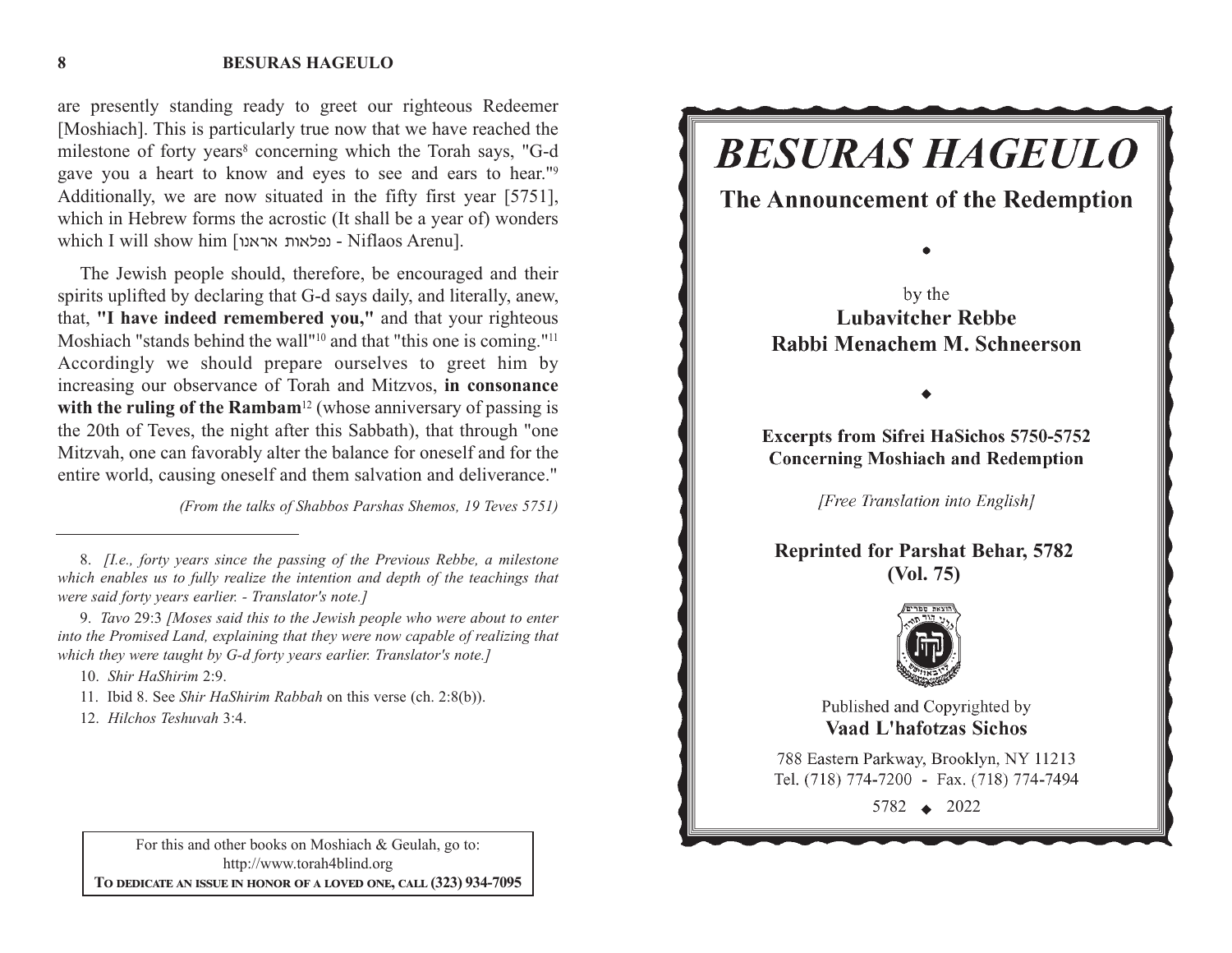# *Table of Contents* **5751**

**11.** ............................................................................................... 4 "All the appointed times have passed" and Teshuvah has already been achieved; the rabbinic ruling that our righteous Moshiach must come imminently, and he will certainly come; particularly after the [evil] decrees and destructions; "the time of your Redemption has arrived"

> *(Shabbos Parshas Veyechi (10th of Teves, may it be transformed to rejoicing))*

**12.** .............................................................................................. 7 "All the appointed times have passed" and Teshuvah has already been achieved; hearing from Moshe Rabbeinu that in our generation all matters of Divine service have already been completed, including "polishing the buttons," and [we] stand prepared to greet Moshiach; the [obligation] to encourage and strengthen the spirit of the Jewish people through the announcement that G-d says "I surely take account of you," and our righteous Moshiach "stands behind the window" and "Behold he comes" and the [obligation] to properly prepred to greet him through an increase in observance of Torah and mitzvos

*(Shabbos Parshas Shmos, 19 Teves)*

**12**

All of the signs mentioned by our sages indicate that we are currently situated **at the very end of the period of exile**. We have "passed all the deadlines."<sup>1</sup> We have also performed Teshuvah [repentance, return, a prerequisite for Redemption]. Indeed, my sainted father-in-law, the leader of our generation, declared (several decades ago) that we have already concluded all the service [necessary for Redemption], including the "polishing of the buttons,"2 and we now stand ready ("All of you stand ready") to greet our righteous Moshiach.3

\*     \*     \*

Despite the difficult and protracted final exile, which has lasted more than 1,900 years (in stark contrast to the duration of the Egyptian bondage which lasted 210 years), the nature of "the Children of **Israel**" has essentially **transcended exile**. Thus, every additional moment we remain in exile is a form "having **now come** into Egypt,"4 "as if they had that very day entered into Egypt."5

The Jewish people, therefore, stand with firm faith and conviction that G-d will immediately fulfill his promise that "I have indeed remembered you"6 by bringing the genuine and complete Redemption, especially when hearing from the Moses of our generation,7 my sainted father-in-law, the leader of our generation, that we have already concluded all matters of Divine service and

Reprinted with permission by: **Moshiach Awareness Center,** a Project of: **Enlightenment For The Blind, Inc.** 602 North Orange Drive. Los Angeles, CA 90036 Tel.: (323) 934-7095 \* Fax: (323) 934-7092

http://www.torah4blind.org e-mail: yys@torah4blind.org

**Rabbi Yosef Y. Shagalov, Executive Director**

Printed in the U.S.A.

<sup>1.</sup> *Sanhedrin* 97b.

<sup>2.</sup> Talk of Simchas Torah, 5689.

<sup>3.</sup> Cf. *Hayom Yom*, among others, 15 Teves.

<sup>4.</sup> *Shemos* 1:1.

<sup>5.</sup> *Shemos Rabbah*, beginning of our Parsha (8:14), *Tanchuma*, loc. cit. 3.

<sup>6.</sup> *Shemos* 3:16.

<sup>7.</sup> See *Bereishis Rabbah* 56:7: "There is no generation in which there is none like Moses." See also *Zohar* 3:273a. *Tikkunei Zohar* 69 (112, beginning of side a. 114, beginning of side a). *Tanya* chapter 44. Ibid. *Iggeres HaKodesh*, elucidation of sec. 27, end.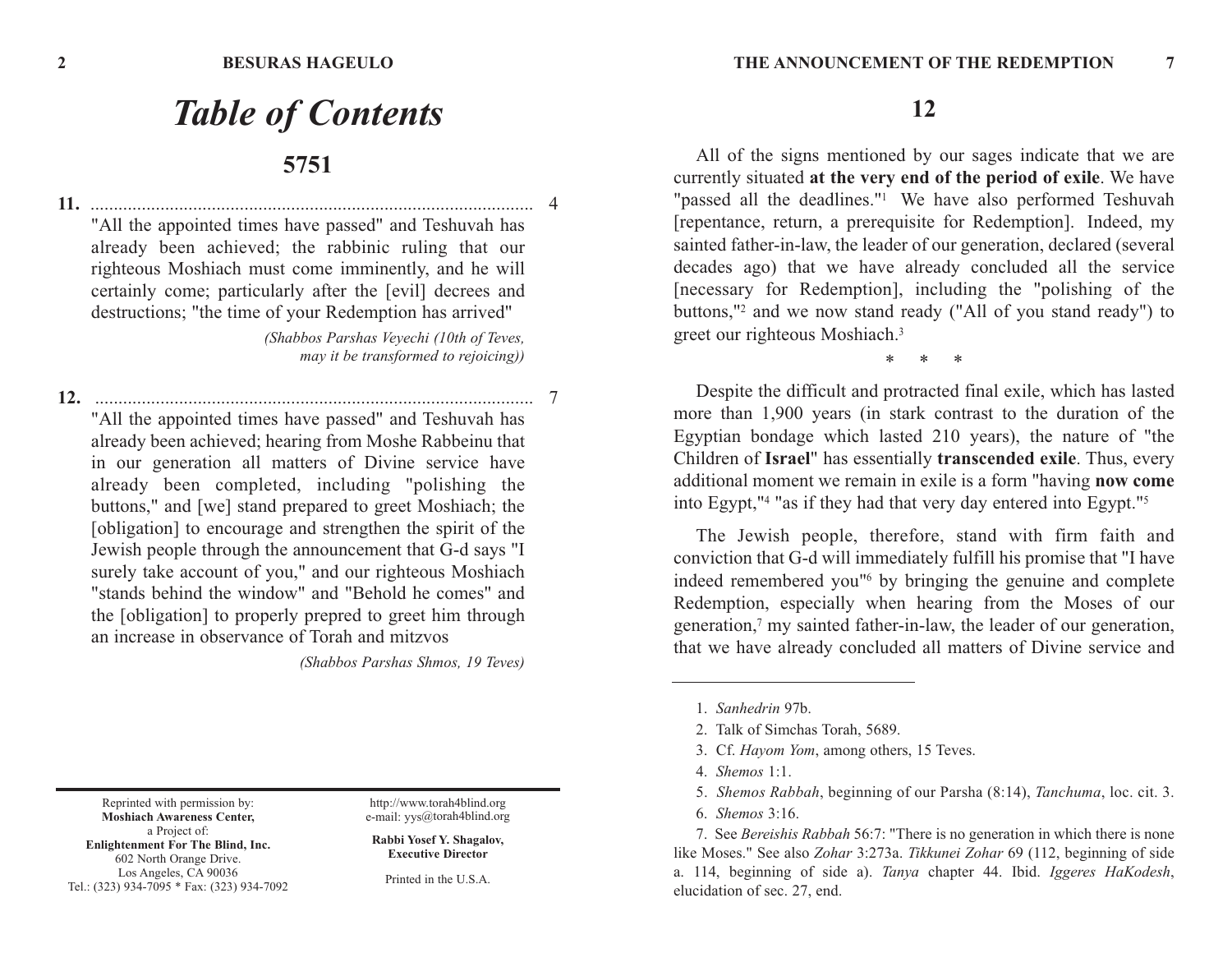#### **BESURAS HAGEULO**

king"11 has acquired an exclusively **positive** connotation, one that is **visibly and manifestly good, even to eyes of flesh**. In the words of our sages:<sup>12</sup> The Holy One Blessed be He says to Israel, "My children have no fear. All that I have done<sup>13</sup> I have done exclusively for you... the time of your Redemption has arrived."

The emphasis of this generation - particularly this year, the year designated as "It shall be a year of wonders I will show him" should be placed on the concept of G-d's support of those who have fallen,<sup>14</sup> to strengthen and encourage the Jewish people, emphasizing particularly the support and encouragement acquired through faith in the coming of Moshiach and the implicit trust that "behold he (our righteous Moshiach) is coming."15 This should be accompanied with enhanced preparation for his arrival by way of teshuvah [repentance, return] and observance of Torah and mitzvos. In the words of the pronouncement of my sainted father-in-law - the leader of our generation: "immediate Teshuvah, immediate Redemption."16 "Return, O, Israel, unto G-d your G-d; prepare yourselves and your family to greet our righteous Moshiach, who shall arrive soon, in the most literal sense."17

> *(From the talks of Shabbos Parshas Vayechi (and Asara b'Teves, may it be transformed into joy) 5751)*

13. This includes the efforts of the Babylonian King, who is merely an ax in the hands of the one who chops with it. [i.e. He is G-d's instrument.]

14 *[The phrase* ohkpub lnux *- "supports the falling" - is similar to the expression mentioned before -* kcc lkn lnx *- the Babylonian King besieged," which the Rebbe interpreted in a positive vein to mean that "he supported." Translator's note.]*

15. *Shir HaShirim* 2:8. See *Shir HaShirim Rabbah* on this verse (2:8(b)).

16. In his *Igros Kodesh*, vol. 5, end of p. 361 ff., 377 ff., 408 ff. and in other places.

17. *Hayom Yom* - 15 Teves.

# *BESURAS HAGEULO*

#### **The Announcement of the Redemption**

 $\bullet$ 

by the **Lubavitcher RebbeRabbi Menachem M. Schneerson** 

 $\bullet$ 

**Excerpts from Sifrei HaSichos 5750-5752 Concerning Moshiach and Redemption** 

English Rendition by:

#### **Rabbi Yisroel Heschel Greenberg**

and

### **Rabbi Yisroel Ber Kaufman, Ph.D**

**6**

<sup>11.</sup> *Yechezkal* 24:2.

<sup>12.</sup> *Yalkut Shimoni, Yeshayahu* 499.